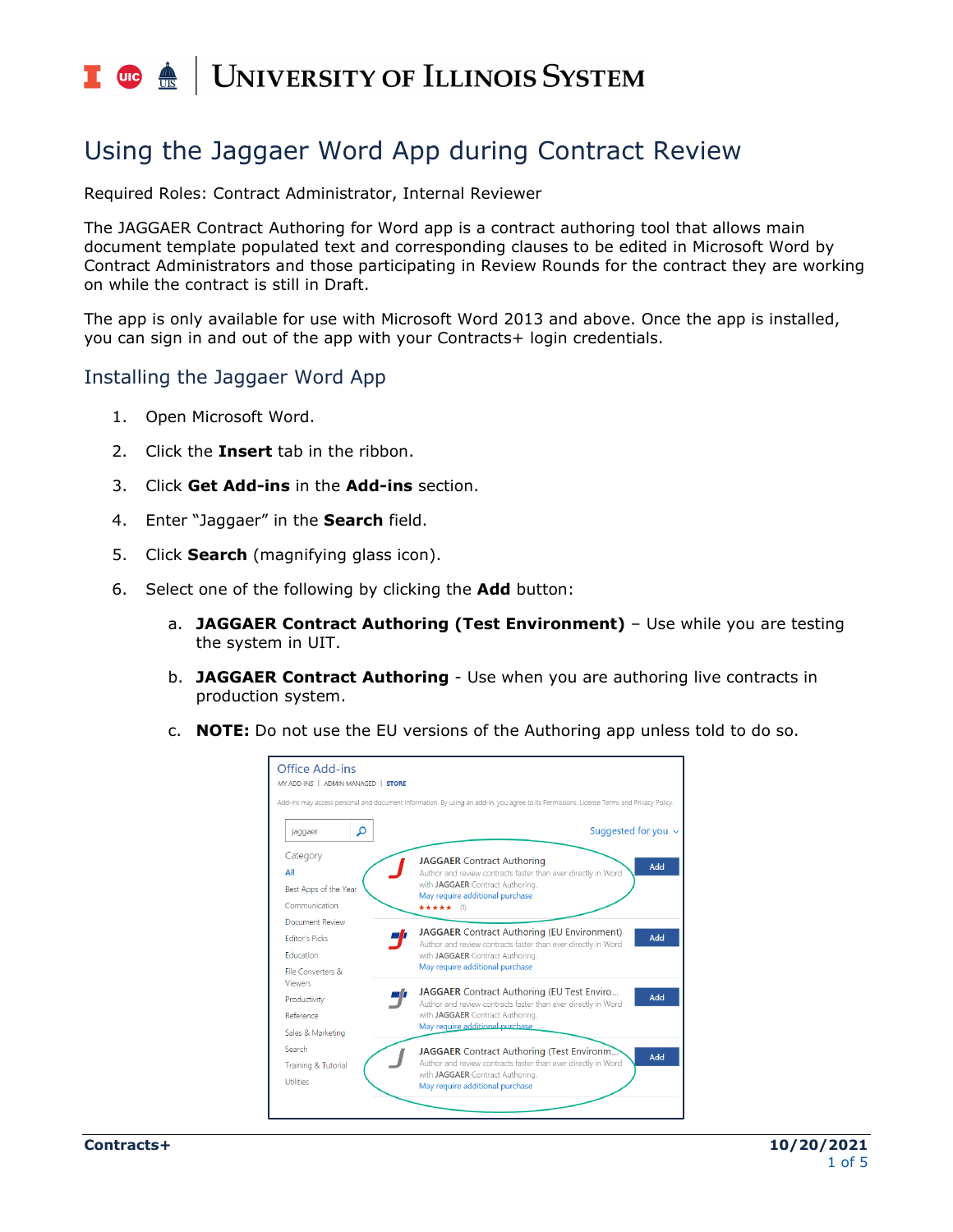#### **UNIVERSITY OF ILLINOIS SYSTEM**  $\frac{1}{\sqrt{10}}$  or  $\frac{1}{\sqrt{10}}$

- 7. After your selection, a pop-up will appear. Click **Continue**.
- 8. After you have added the Jaggaer word app, an app icon will appear in the **JAGGAER** section of the **Home** tab on your ribbon.

| File                                                                     | Desian<br>Layout<br>Insert<br>Home                                                                                                                                                                                                                                                                                                                                                                                                                                                                                                                                                        | References<br>Mailings | Review<br>View<br>Developer | Help                                                               |                            |         |        | <b>∆</b> Share   |
|--------------------------------------------------------------------------|-------------------------------------------------------------------------------------------------------------------------------------------------------------------------------------------------------------------------------------------------------------------------------------------------------------------------------------------------------------------------------------------------------------------------------------------------------------------------------------------------------------------------------------------------------------------------------------------|------------------------|-----------------------------|--------------------------------------------------------------------|----------------------------|---------|--------|------------------|
| $\begin{array}{c} \Box \ \Box \ \Box \ \Box \ \Box \ \Box \ \end{array}$ | $\sqrt{\frac{\text{Calibi(Body)}-\sqrt{11-\sqrt{11}}}{\frac{\sqrt{11}}{\sqrt{11}}}}$ A $\alpha$ A $\alpha$ A $\alpha$ A $\alpha$ A $\alpha$ A $\alpha$ A $\beta$ $\alpha$ $\alpha$ $\beta$ $\alpha$ $\beta$ $\alpha$ $\beta$ $\alpha$ $\beta$ $\alpha$ $\beta$ $\alpha$ $\beta$ $\alpha$ $\beta$ $\alpha$ $\beta$ $\alpha$ $\beta$ $\alpha$ $\beta$ $\alpha$ $\beta$ $\alpha$ $\beta$ $\alpha$<br><b>B</b> $I \subseteq \vee$ ab $\mathsf{x}_2$ $\mathsf{x}^2$ $ \mathbb{A} \vee \mathbb{C} \vee \mathbb{A} \vee  \equiv \equiv \equiv \equiv  \equiv \vee  \mathbb{A} \vee \equiv \vee $ |                        |                             | <b>T</b> Normal <b>T</b> No Spac Heading 1 Heading 2 $\frac{1}{2}$ | $\mathbb{R}$ Select $\sim$ | Dictate | Editor | Show<br>Taskpane |
| Clipboard [5]                                                            | Font                                                                                                                                                                                                                                                                                                                                                                                                                                                                                                                                                                                      | Paragraph              |                             | Styles                                                             | Editina                    | Voice   | Editor | <b>JAGGAER</b>   |

- 9. You have now successfully installed the Jaggaer word app. You will now need to connect it to your user profile.
- 10. Log in to iBuy.
- 11. Click on your user profile.
- 12. Select **View My Profile**.

| $All -$         | Search (Alt+Q)                                 | Q | $0.00 \text{ USD}$ |  | ♡<br>$\mathbb{R}$ |      |  |  |
|-----------------|------------------------------------------------|---|--------------------|--|-------------------|------|--|--|
|                 | <b>Chris Jones</b>                             |   |                    |  |                   |      |  |  |
|                 | <b>View My Profile</b>                         |   |                    |  |                   |      |  |  |
|                 | Dashboards<br>Manage Searches                  |   |                    |  |                   |      |  |  |
| าced            | Manage Search Exports                          |   |                    |  |                   |      |  |  |
| suppliers, form | Set My Home Page<br>Search Help For A Solution |   |                    |  |                   |      |  |  |
|                 | You do not have any recent orders              |   |                    |  |                   |      |  |  |
|                 |                                                |   |                    |  | Logout            | Help |  |  |

- 13. Select **App Activation Codes** in the menu.
- 14. Select Add Device
- 15. Click the **Add Microsoft Word** button.
- 16. There will be a pop-up that says Create App Password. Create a password which you will use to log into the Jaggaer Word App Taskpane.
- 17. Click **Create Password**.
	- a. **NOTE**: After you create your password, another pop-up called *Add Device* will show up. This will be the name for your laptop or desktop computer. An example name could be "Mike's laptop". You can select to have the Activation Code emailed to you.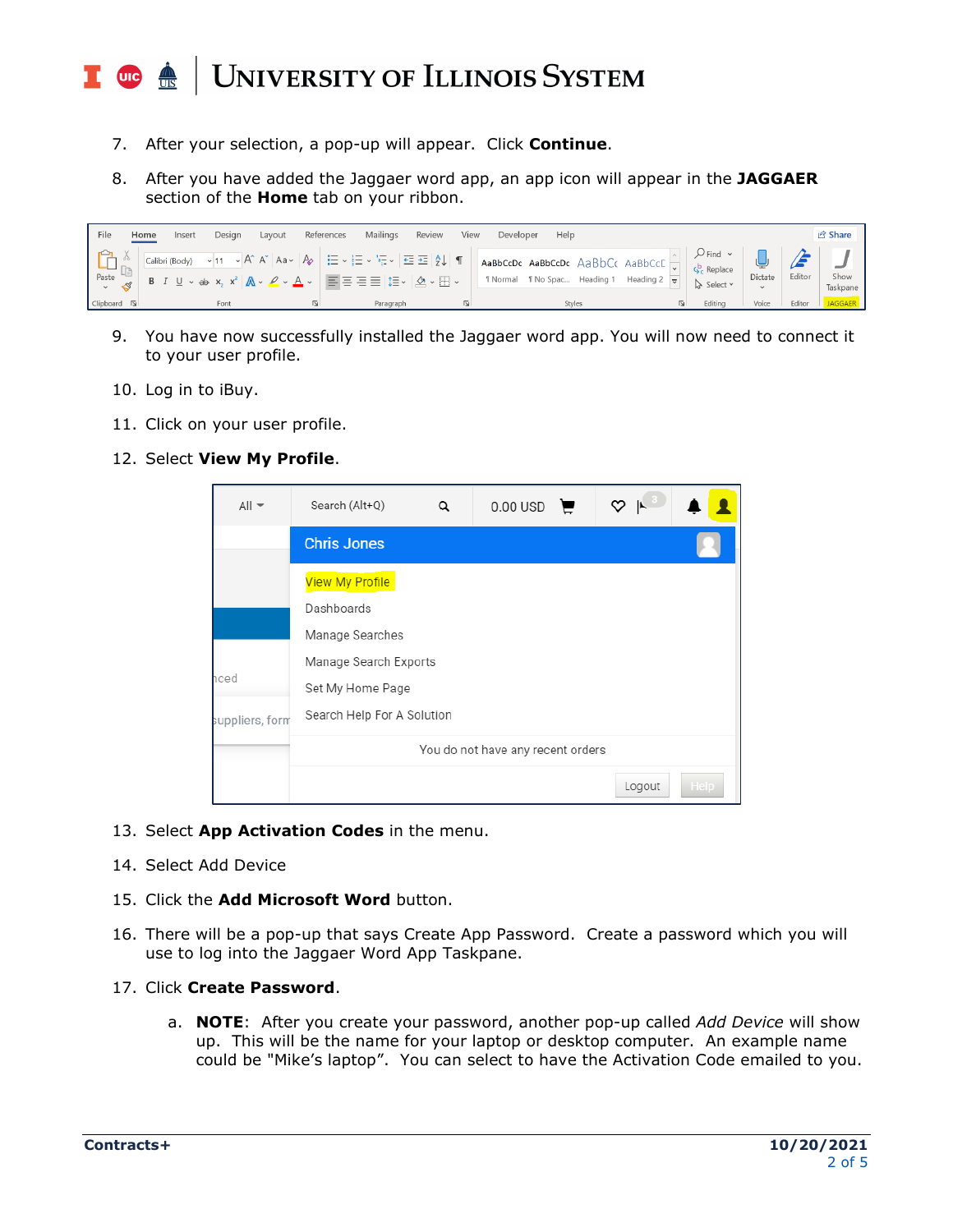#### **UNIVERSITY OF ILLINOIS SYSTEM**  $\blacksquare$  and  $\spadesuit$



- 18. You will need to add an **App Activation** code for each device that you use to author contracts. So, if you are going to just use a laptop you will only have to do this once. If you are going to use a laptop sometimes and a desktop at home, then you will need to add two devices. Give the device a name, and if you are doing this for yourself, you can select **No** for Email Activation Code to User and click the **Add Device** button.
- 19. This will give you a code that you should now copy and then bring up Word.
- 20. Click on the Jaggaer **Show Taskpane** located in your ribbon.
- 21. Enter the **Activation Code** when prompted.
- 22. Click **Activate**.

| JAGGAER Contract Authori                                                     |
|------------------------------------------------------------------------------|
| JAGGA <del>ER</del><br><b>Contract Authoring for Word - Test Environment</b> |
| <b>Activation Code</b>                                                       |
| Activate                                                                     |

23. If you are using single sign on, the system may have asked you for a password as well which you will need to use to access the word app.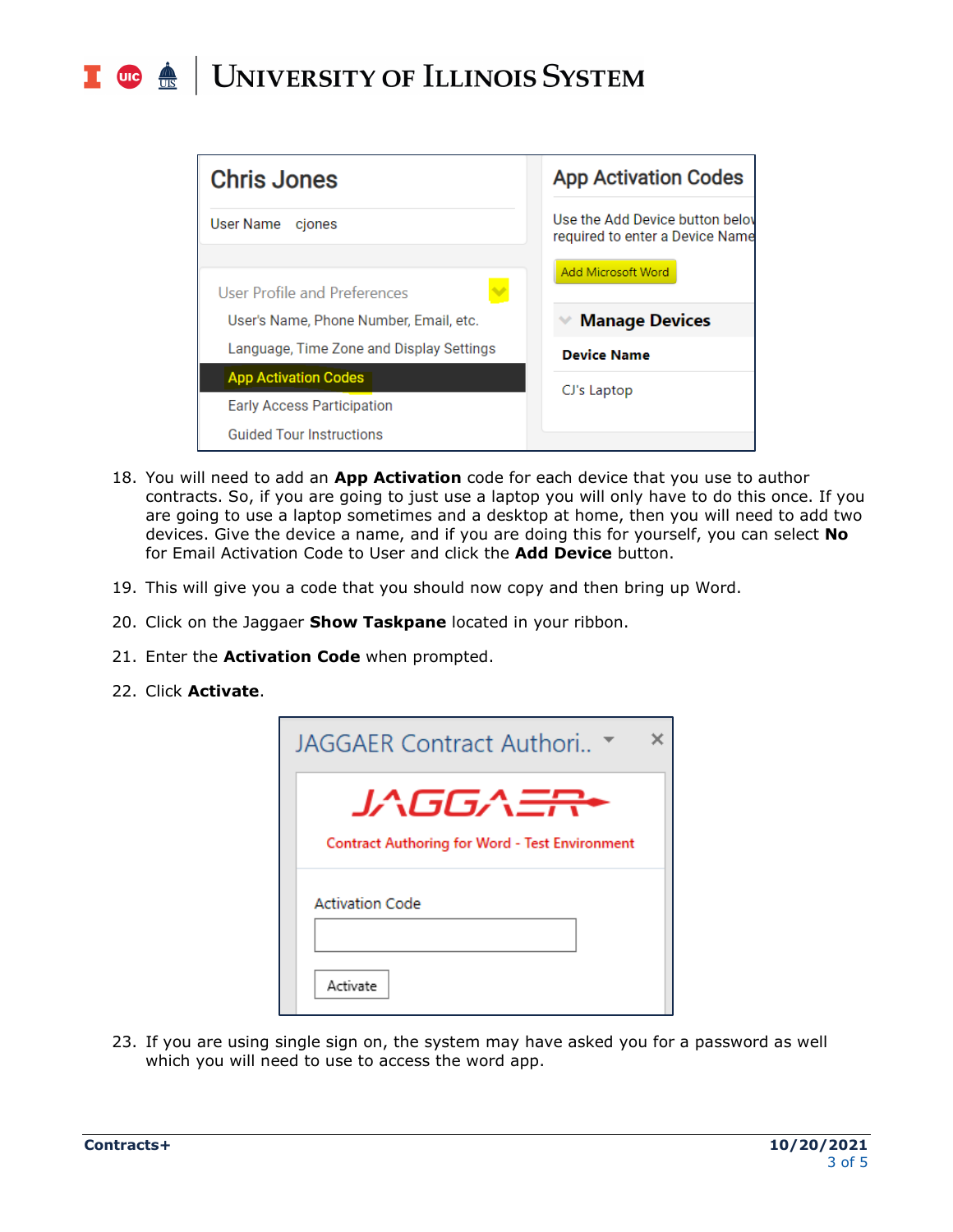#### UNIVERSITY OF ILLINOIS SYSTEM  $\blacksquare$  ore  $\spadesuit$

a. **NOTE:** After this is complete, you will now have successfully installed the Jaggaer Word App and linked it to your user profile. You can now use the Jaggaer word app when building contract templates and authoring/redlining contracts in the system.

## Opening and Editing a Contract Main Document

- 1. Use **Contracts** > **Contracts** > **Contract Search** to locate the DRAFT contract record you wish to work on.
- 2. Click **Open Main Document** in the left menu, or click the **Main Document** link on the **Attachments** page to download the file.
- 3. Open the downloaded file in Microsoft Word.
	- a. **NOTE:** This will depend on your browser. You may need to click the **document icon** in the lower left corner, or click **OK** to open it from a pop-up window.
- 4. In the open Word file, you may need to click **Enable Editing**. Once the document opens, the Word app is displayed in a panel to the right.
- 5. If required by your system, enter your **password.**
- 6. Click **Sign In**.
	- a. **NOTE:** For systems that require a password, the sign-in page only appears if you have not used the Word app in the last 30 minutes. Otherwise, you will not need to enter a password to open the Word app if you are already logged into Contracts+.
- 7. If applicable, click **Open Latest Version** in the Word app panel on the right to make sure you have the most recent version of the record.
	- a. **NOTE:** This button is displayed if there is a newer version of the document available. If you want to work with the newer version of text, clear all existing text (including headers and footers) by using **CTRL-A**, then **Delete**, then click **Open Latest Version** to populate the document with the newest version of text.
- 8. Click **Check Out** to prevent other users from modifying the text while you are making changes.
	- a. **NOTE:** At any time, you can click **Discard Check Out**. No changes will be saved to JAGGAER Indirect/Contracts+. To return to the last saved version of the document, clear the contents of the Word document section and select **Open Latest Version**, or download again from Contracts+.
- 9. [Optional] You may want to make sure **Track Changes** is turned **OFF** in Word, on the **Review** tab.
	- a. **NOTE:** If **Track Changes** is on, any tracked changes and comments will appear in all documents generated from the Word document, including downloaded PDF documents. When working with templates, **Track Changes** must be turned **OFF** before you can delete clauses from a template.